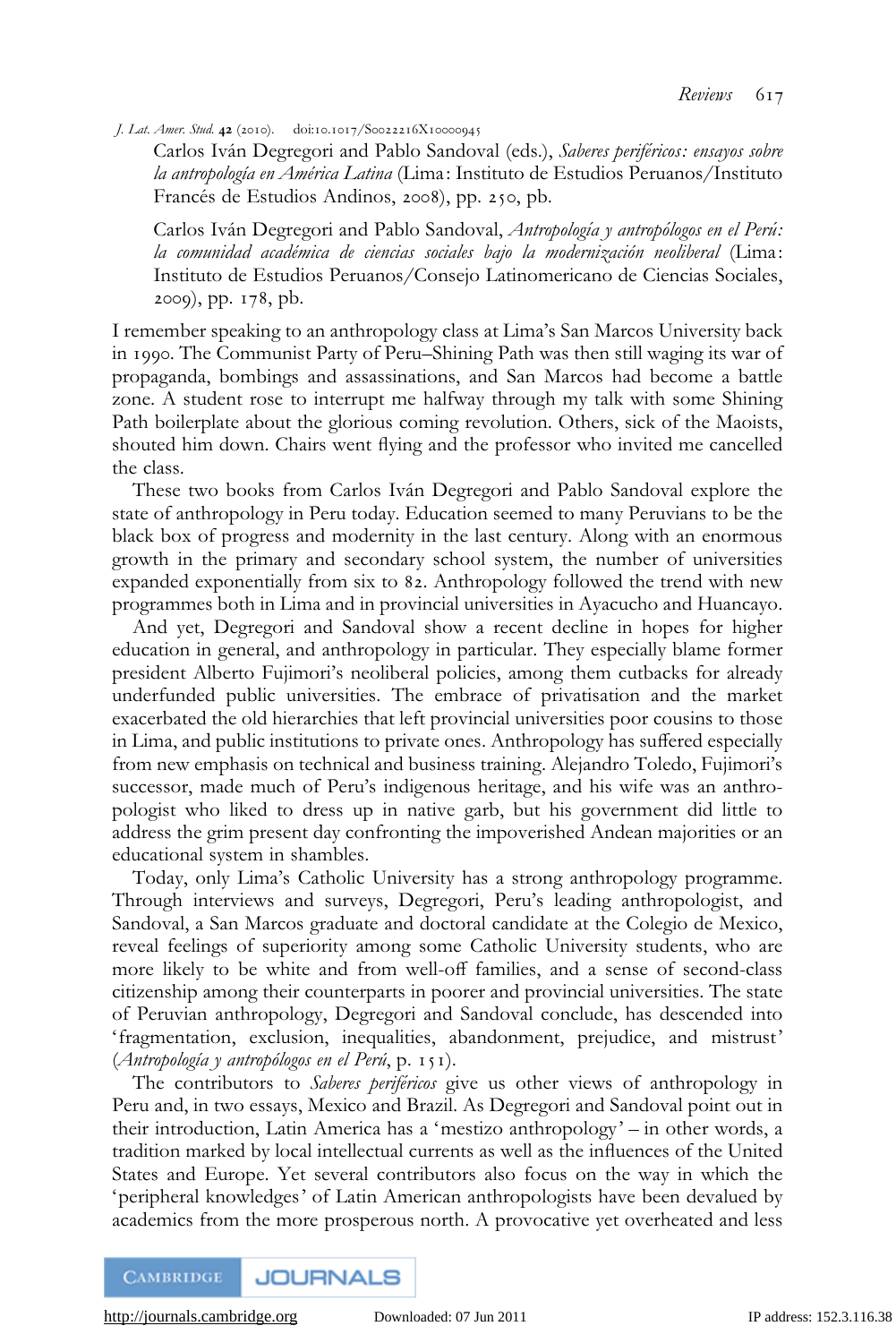than persuasive essay by Raul Romero accuses US scholars not only of ignoring the work of Peruvian academics, but also of replicating crude stereotypes about Peru as a place of suffering, exoticism and danger. Marisol de la Cadena's fascinating contribution uses the debate around anthropologist and novelist Jose´ Marı´a Arguedas' Todas las sangres to suggest that indigenous intellectuals may be the protagonists of a previously 'unthinkable' epistemological revolution that dissolves old binaries between nature and culture, science and magic, reason and religion (Saberes perifericos, p. 123). If embarrassment in the United States over the discipline's real and imagined past sins has led to plenty of 'anthro(a)pology', Mariza Peirano argues that anthropology in Brazil has done more good than harm. She cites the discipline's challenge to ethnocentrism and provincialisation of the West in its demonstration of the fuller range of human possibilities. Carmen Salazar-Bondy reminds us about the distinctive genealogy of French anthropology of the Andes.

As elsewhere, Latin American anthropology began as the study of the exotic and the primitive. This made Indians, cast as the internal Other, into the main object of investigation. A wonderful essay by Claudio Lomnitz locates anthropology within what he calls the 'manic-depressive cycles of disillusion and discovery' that have characterised dominant thinking about America's first peoples ever since 1492. From Columbus' enchantment with New World marvels to eighteenthcentury Spanish disillusionment to the nineteenth-century Romantic ' rediscovery' of the Americas, the attitudes of outsiders towards Indians have typically said more about their own mood and agendas than the realities of native experience itself. Lomnitz contrasts the place occupied by Indians in the Mexican imagination with that of blacks in the United States: both historically oppressed, and yet Indians, unlike blacks, were nonetheless also glorified as the touchstone of the modern nation. At least in the early twentieth century with the Mexican Revolution and the likes of Manuel Gamio, anthropology assumed an especially prominent role. It was the science of those conceived as the backbone of the revolutionary project.

Degregori and Sandoval pinpoint the massacre at Uchuraccay in 1983 as a turning point in Peruvian anthropology. Here villagers killed eight journalists and their guide, mistaking them for Shining Path guerrillas; it was the beginning of a peasant rebellion against the insurgents, and the death knell for any orthodox Marxism in Peru (Maoism, in particular, exercised a strong influence in universities, with several top rebel leaders trained as anthropologists). Uchuraccay also marked the end of anthropology's proclivity for exoticising the Andes as a zone of timeless Otherness, of primordial 'Quechua Indians'. Contrary to the report produced by famed novelist Mario Vargas Llosa, the villagers in Uchuraccay were not Dark Ages peasants cut off from history and the world, but very much a part of modern Peru, with wide experience of travelling to the jungle and elsewhere in search of work. As Degregori notes, you are just as likely to encounter the Indian 'Other' nowadays walking down a city street as up in the mountains. Millions of villagers, over many decades now, have headed to Lima and in the process transformed Pizarro's Spanish capital into an Andean city.

For all the changes that have taken place, the anthropology of Peru still smells of colonialism in some ways. The reinvention of anthropology as the study of culture everywhere – and not just putatively exotic peoples – has been relatively slow to take hold. Most anthropologists still ' study down', focusing on the brown

**CAMBRIDGE JOURNALS**